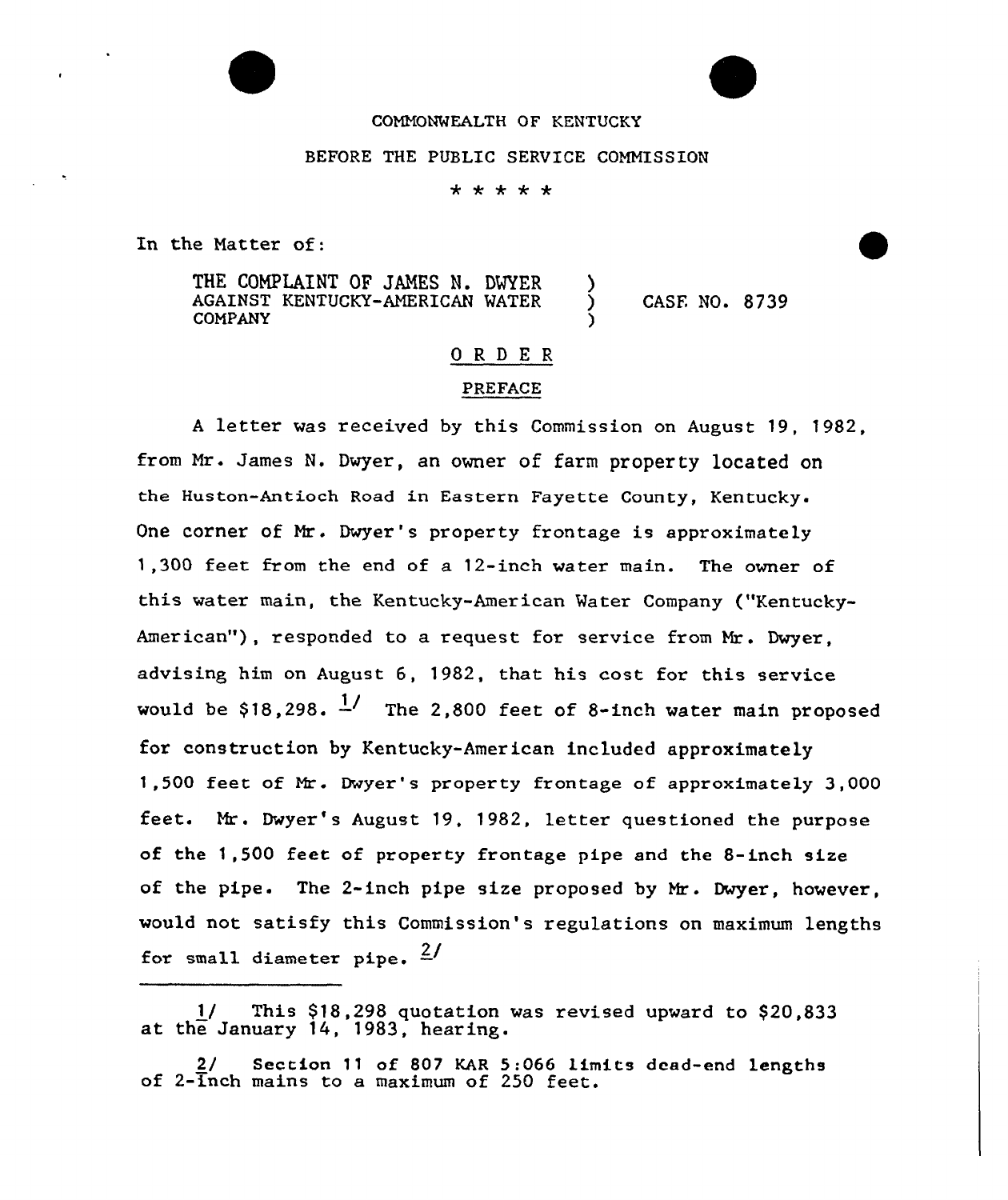



A copy of Mr. Dwyer's letter was forwarded to Kentucky American for comment. Its position in this matter was outlined in its August 26, 1982, letter from Nr. Ray Ruble, Operations Manager, which said in part:

[Kentucky-American's] Rule 25(h)  $\ldots$   $\frac{3}{ }$  states that the main shall be extended to fully cover the frontage. of the property. Realizing that this is not always practi- cal in rural areas, we have reduced this requirement to extending one-half the distance across the property with an easement across the remainder to be used if further extensions are required.

[Kentucky-American's] Rule 26(b)(1) ...  $4/$  states [that the] "Company shall have the exclusive right to determine the type, location and size of mains to be installed and of the related facilities required to render adequate ser-<br>vice."

Even though we place a high priority on affording these residents in rural areas the opportunity to have water service, we feel that it is also our obligation to follow sound water works practices in order to provide adequate service to all existing and potential customers by keeping the mains large enough for further  $(footnotes$ supplied.)

After reviewing Mr. Dwyer's letter and Kentucky-American's response, Commission staff members met with officials of Kentucky-American and made a brief on-site investigation of the location of the proposed main extension. Their recommendations were forwarded to Mr. Dwyer and Kentucky-American on September 20, 1982, by <sup>a</sup> letter from Claude G. Rhorer, Jr., Director of the Division of Utility Engineering and Services. These recommendations were that Hr . Dwyer should bear the cost of 3-inch or 4-inch pipe

<sup>3/</sup> A reference and quotation from the official tariffs of the Kentucky-Amer ican Ma ter Company.

<sup>4/</sup> Ibid.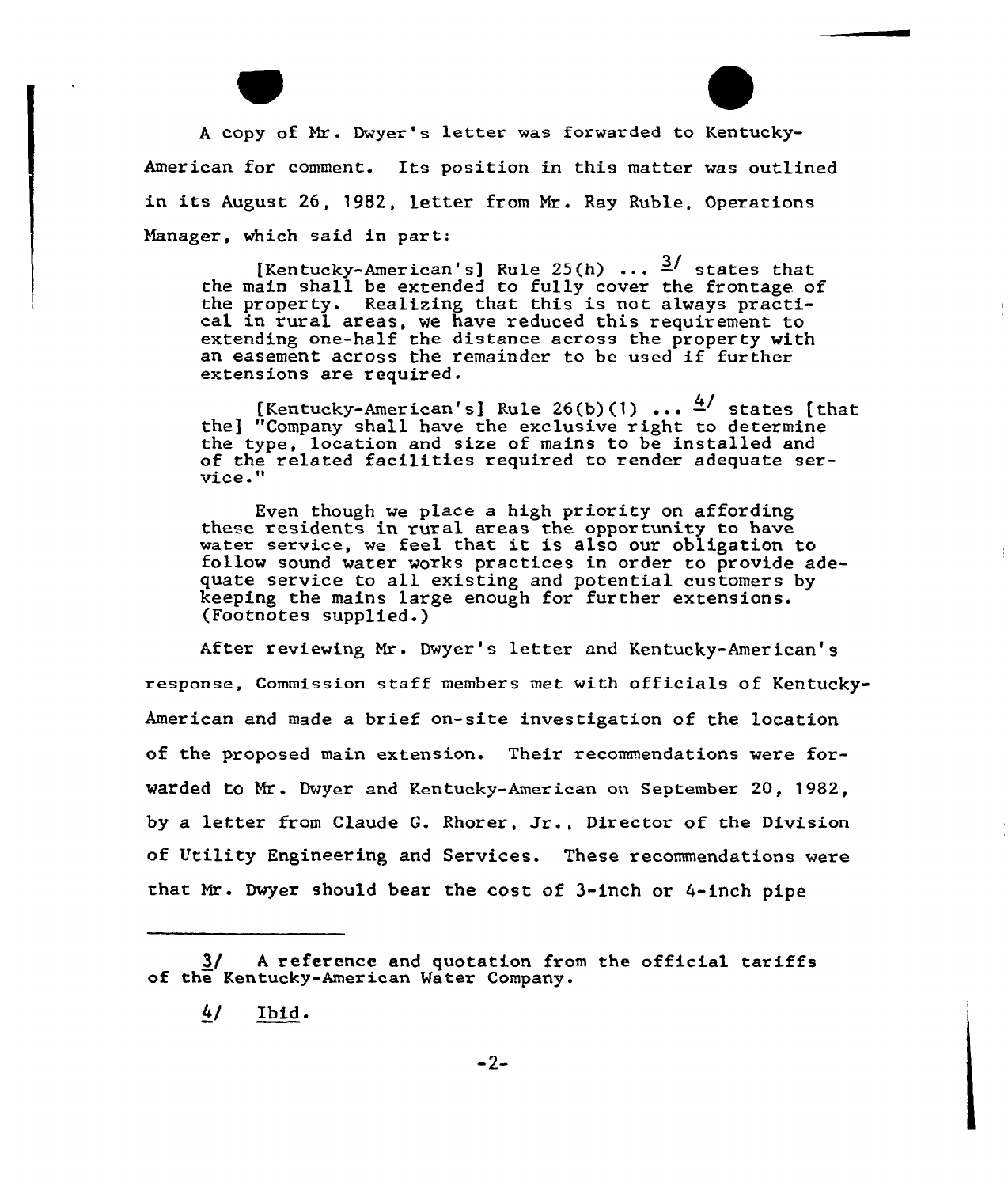construction for the approximate distance of 1,300 feet to the corner of his property and that Kentucky-American should bear the additional cost of construction, including the cost difference for pipe larger than 4-inch for the said 1,300 feet and the entire cost of the extension beyond this 1,300 feet.

Kentucky-American's letter of November 23, 1982, to Mr. Rhorer advised that the staff's recommendations were unacceptable and suggested that the matter be set for hearing.

<sup>A</sup> hearing was held in Frankfort, Kentucky, on January 14, 1983, and all parties of interest were given an opportunity to be heard.

#### C0MMENTARV

The record  $\frac{5}{4}$  shows that Mr. Dwyer is the only applicant for water service along Kentucky-American's route for a proposed 8 inch connector main to be located on Huston-Antioch Road from the railroad crossing south of Mr. Dwyer's property to <mark>an exis</mark>ting 8-inch main on the Paris-Bethlehem Road north of Mr. Dwyer's property. Five of the ten residents located between Mr. Dwyer ' property and the Paris-Bethlehem Road investigated the possibility of obtaining service from the Paris-Bethlehem Road water main 2 or 3 years ago. At that time, the cost would have been about \$ 2,000 each, which the residents considered to be excessive. One of the remaining five residents, the D. B. Grigsbys, said they do not want water under any circumstances. The record includes statements from the other four that they do not want water

 $-3-$ 

<sup>5/</sup> The Transcript of the January 14, 1983, hearing and the Memorandum received February 3, 1983, from Mr. Dwyer.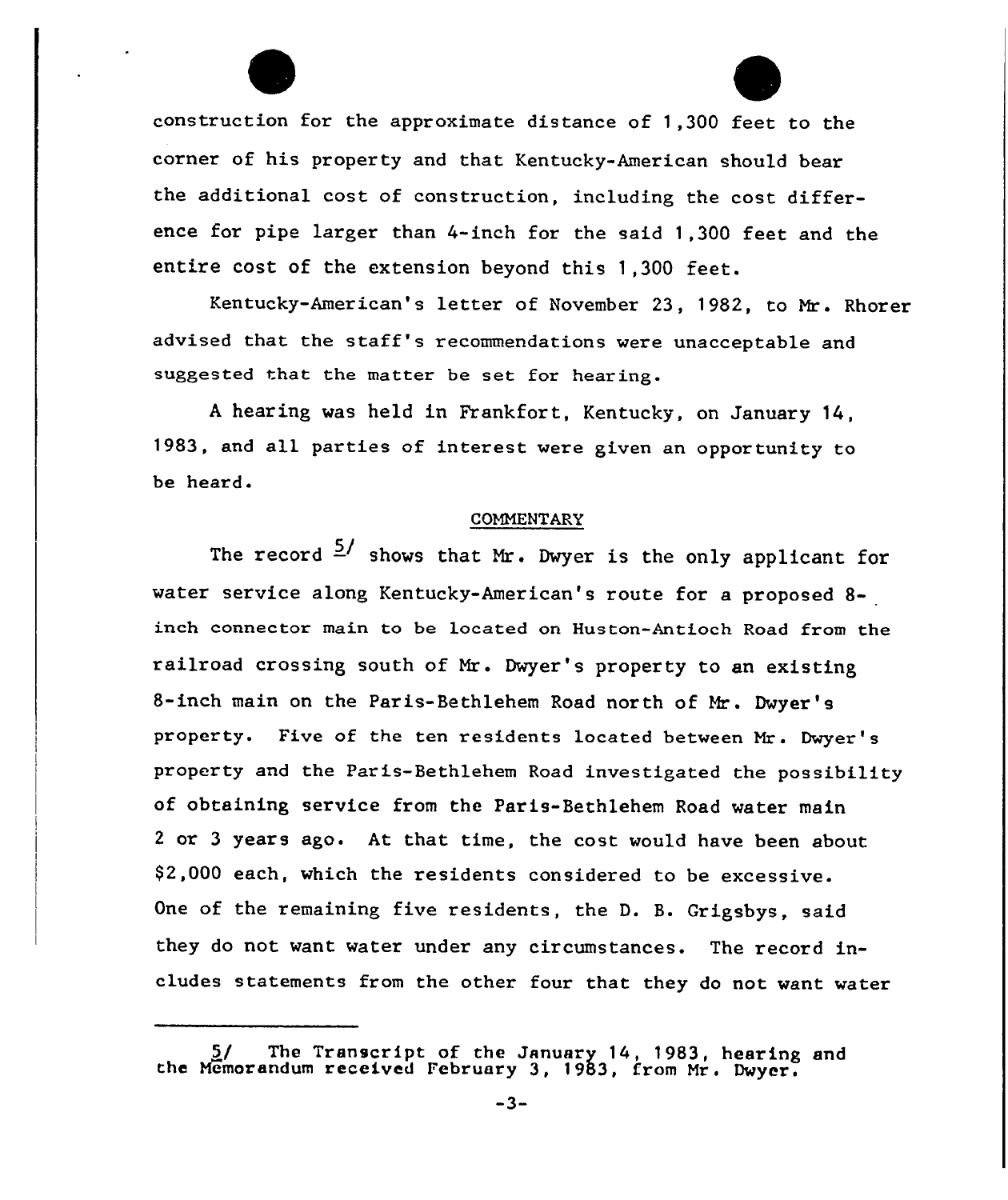on the same cost per foot basis as the Kentucky-American quotation for Nr. Dwyer's service, or even at one-halE the quotation cost. There have been previous instances of water main extensions and other improvements to its rural water distribution system that were made by Kentucky-American on its own initiative and at its own expense.

The Commission is of the opinion that the water mains in rural areas should be as large as feasibly possible after the available financing and anticipated revenues are considered and found to provide adequate support for the costs of construction and operation. Kentucky-American's efforts to limit the construction of small diameter mains is commendable. There is, however, no justification for the construction of an 8-inch main to serve only the Dwyer property. The approximately  $7,000$  gallons of water that would be contained in the 2,800 feet of 8-inch pipe proposed for construction by Kentucky-American is greater than Nr. Dwyer's expected monthly usage.  $\frac{6}{ }$  This means that water would remain in the pipe unused for long periods of time. This would make the water susceptible to becoming unsanitary through stagnation and loss of the required chlorine residual. This is a situation that should be avoided rather than deliberately constructed into a water system. The only basis for constructing an 8-inch main to the Dwyer property at this time would be as a part of the completion of a connecting main to the Paris-Bethlehem Road water

<sup>6(</sup> Kentucky-American's Annual Report for 1981 shows the average usage of its residential customers to be about 6,100 gallons per month.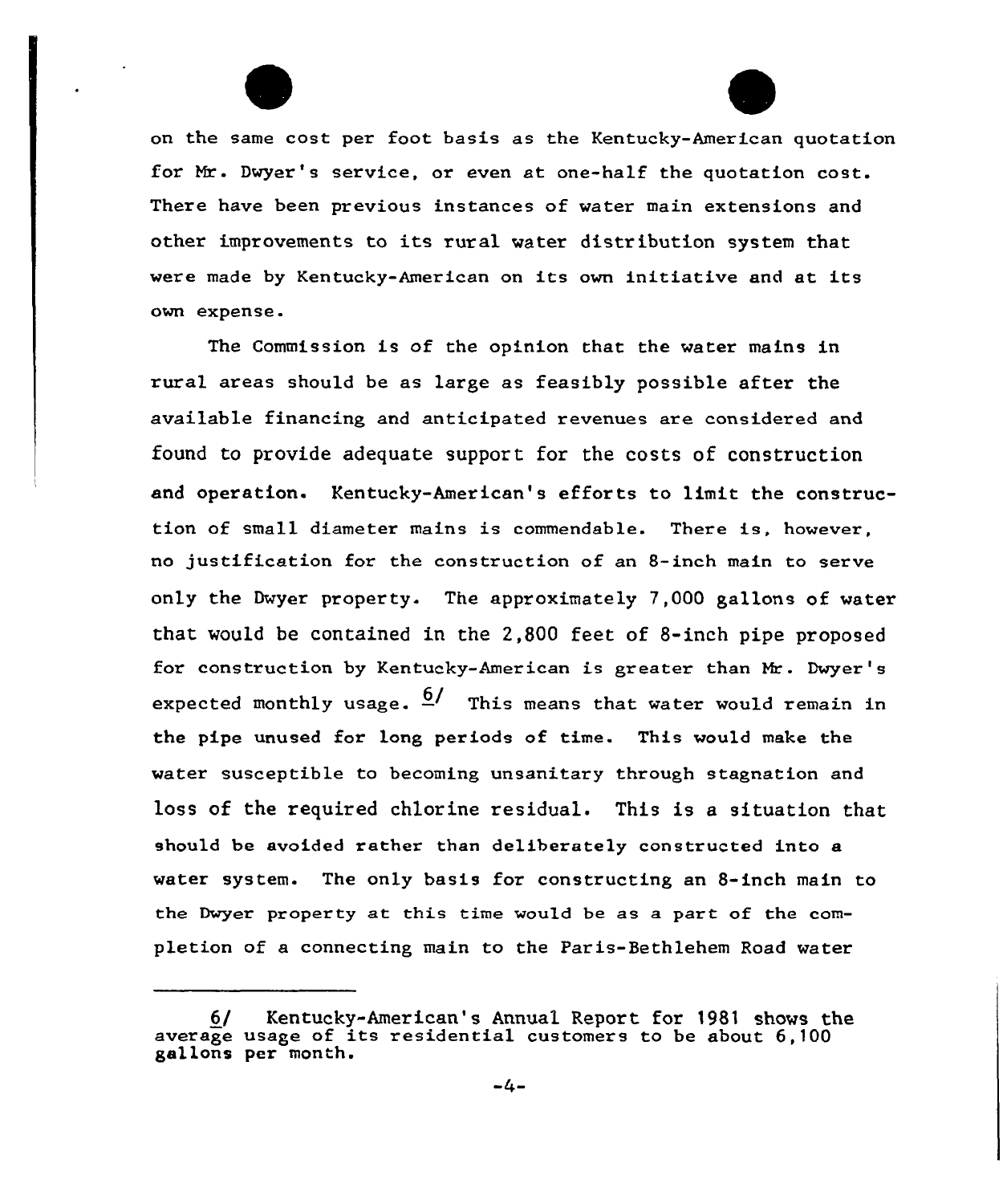main for hydraulic strengthening of the water main network serving this area of Fayette County and adjacent Bourbon County.

## OPINION AND ORDER

The Commission, after examining the evidence of record and being advised, finds that:

Kentucky-American's proposal to construct a dead-end 1. water main 2,800 feet long and 8 inches in diameter in response to Mr. Dwyer's request for domestic water service is unreasonable. This construction would grossly exceed that which is required to provide the requested service.

2. The construction of <sup>a</sup> dead-end main for water service to the Dwyer property should terminate at the southeast corner of the property. Further, 4-inch pipe should be the maximum size of this main.

3. <sup>A</sup> 3-inch water main would be adequate for the anticipated usage of Dwyer and the property owners with road frontage along the new main to his property.

The other residents of the Huston-Antioch Road between 4. the railroad crossing and the Paris-Bethlehem Road are not sufficiently interested in the construction of an 8-inch main to participate in the payment for its construction. The resources of Kentucky-American may be the only ones available for this construction.

5. Kentucky-American should enter into an agreement with Mr. Dwyer for the construction of a water main extension in accordance with finding number 2 herein. This agreement should include the provision of an easement by Mr. Dwyer for the con-

 $-5-$